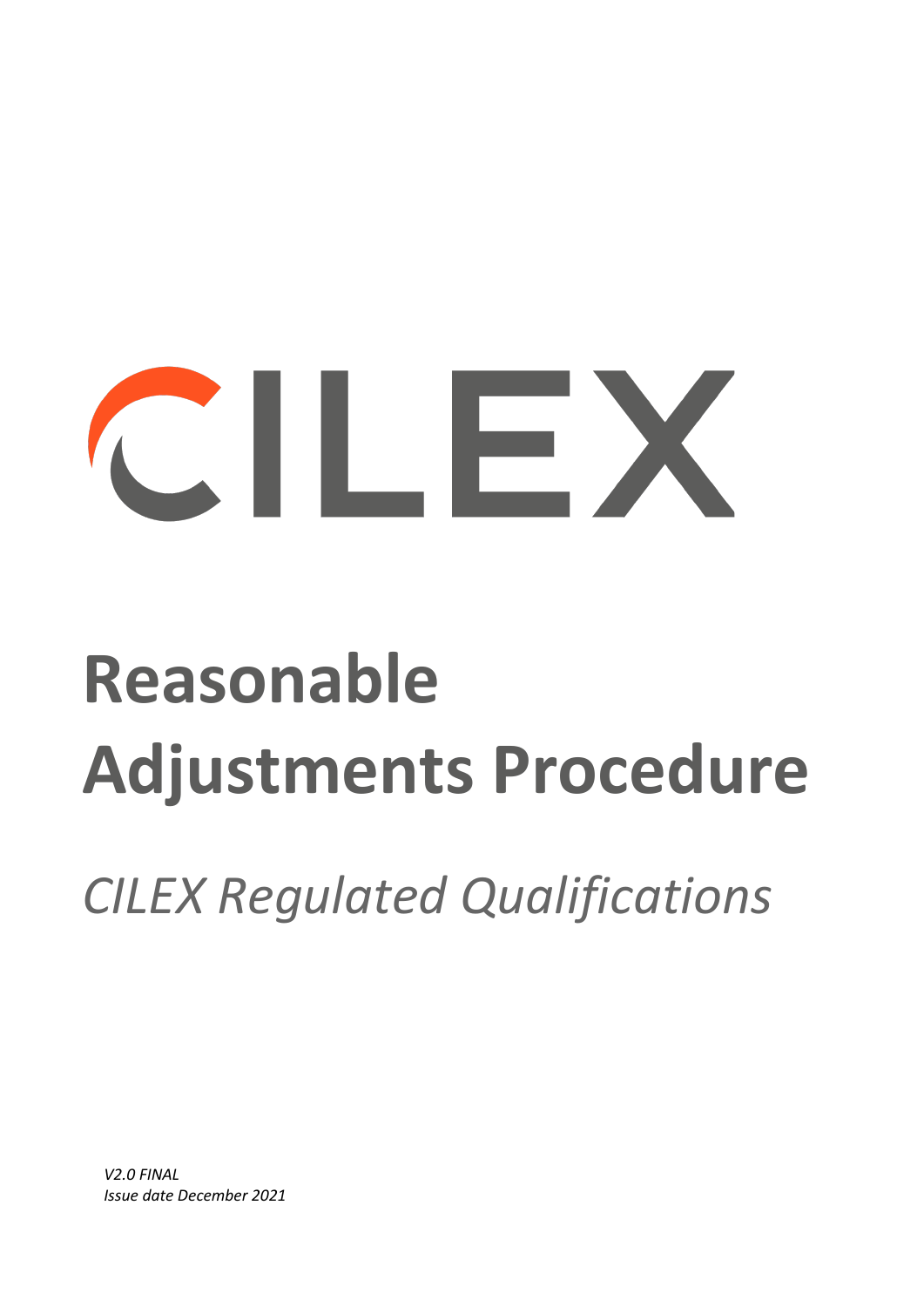# **Introduction**

1. This procedure describes the way in which CILEX implements its Reasonable Adjustments Policy for the CILEX regulated qualifications listed in Appendix 1. This procedure should be read in conjunction with the Reasonable Adjustments Policy – CILEX Regulated Qualifications.

# **Scope**

2. This procedure applies to CILEX learners, training providers, training provider staff and associated contractors, CILEX staff and contractors involved in the assessment and/or delivery of CILEX regulated qualifications.

# **Applying for reasonable adjustments**

- 3. Learners/training providers should complete the online Reasonable Adjustments Application Form available on the CILEX website.
- 4. The form must be accompanied by appropriate supporting evidence.
- 5. Training providers making an application on behalf of a learner must have the learner's explicit written permission. CILEX reserves the right to request to see a copy of the learner's written consent.
- 6. Examples of the range and types of adjustments for which learners may apply is set out in Appendix 2. Other reasonable adjustments will be considered subject to the requirements set out in this procedure and the associated policy.

# **Supporting evidence requirements**

- 7. Learners/training providers are responsible for submitting supporting documentation with the reasonable adjustments application form to ensure that CILEX is able to provide appropriate support.
- 8. Supporting evidence must be sufficient, valid and reliable, from an appropriately qualified professional. Learners need to explain to this professional the circumstances around their level of study and the format of the assessment so that they can fully assess the learner's needs and the adjustments required. The reasonable adjustments required may vary depending on the type of assessment.
- 9. Appropriate supporting evidence may include:
	- A report from a medical, psychological or clinical professional.
	- A report from qualified staff engaged by the learner's training provider, for example, a Special Educational Needs Co-ordinator.
- 10. The report must state the name, title and professional credentials of the person who carried out the assessment of the learner and wrote the report. The report must set out the barrier to taking the assessment arising from the disability and recommend the reasonable adjustments

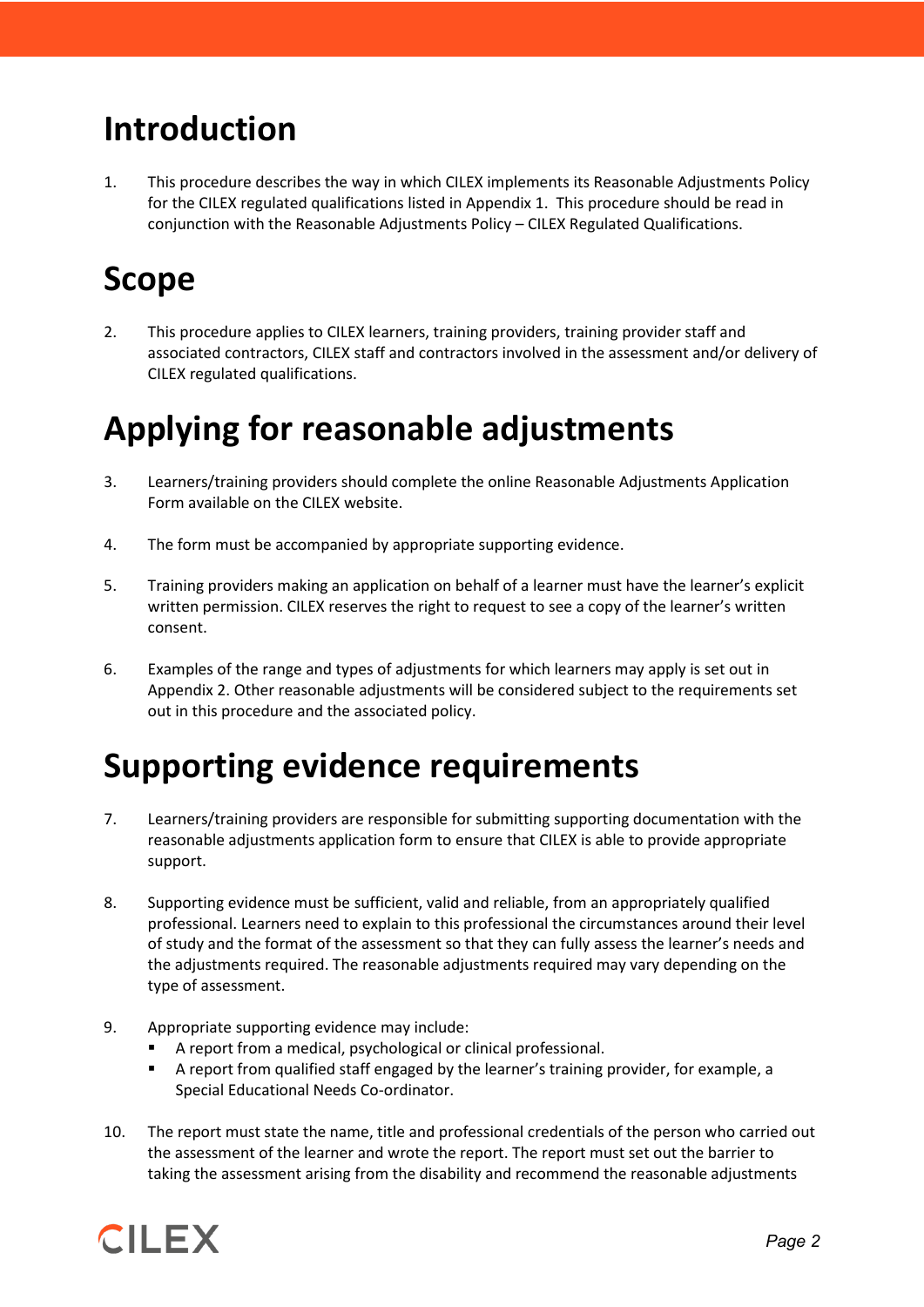required to reduce this barrier. The recommended adjustments must be clearly set out, for example, if extra time is recommended, the percentage of extra time required must be stated.

11. The report should be accurate about the learner's current level of disability and, where possible, should have been written within the last six months, particularly where it might be expected that there could be changes in the way the learner is affected by the disability.

# **Decisions on reasonable adjustments**

- 12. Applications for reasonable adjustments with appropriate supporting evidence are considered in accordance with the Reasonable Adjustment Policy – CILEX Regulated Qualifications. The supporting evidence is used to assess the application.
- 13. CILEX reserves the right to suggest alternative adjustments in circumstances where the reasonable adjustments requested are impractical, may compromise the integrity or security of the assessment, may compromise health and safety, involve unreasonable costs or similar.
- 14. Where appropriate, CILEX will liaise with the learner/training provider in order to put in place the approved reasonable adjustments, for example, in relation to arrangements for an access facilitator.

### **Decisions devolved to training providers**

- 15. Training providers are responsible for deciding and putting in place reasonable adjustments for learners taking internal assessments (assignments) for the CILEX Legal Studies and Legal Secretaries qualifications.
- 16. Training providers must comply with the Reasonable Adjustment Policy CILEX Regulated Qualifications when considering a learner's requests for reasonable adjustments.
- 17. In determining the adjustments required by a learner the training provider must ensure that the provision of the reasonable adjustments would not reduce the validity or reliability of the assessment or affect the assessment outcomes.
- 18. Training providers are required to retain records of reasonable adjustments (including decision records and evidence) on the learners' files for the duration of the programme and for 6 months after the learner completes the qualification (or withdraws from the qualification). CILEX may request access to these records for monitoring purposes.
- 19. Training providers should contact CILEX if they have queries relating to the provision of reasonable adjustments for the internal assessments.

# **Requirements for access facilitators**

- 20. Applications for access facilitators, for example readers, scribes, prompters, will be considered by CILEX subject to the following conditions:
	- An access facilitator (e.g. reader, scribe, prompter) should not normally be the learner'stutor. However, there may be particular circumstances in which it is necessary to use the learner's own tutor, and these must be discussed with CILEX in order that CILEX can determine if such an arrangement is appropriate.

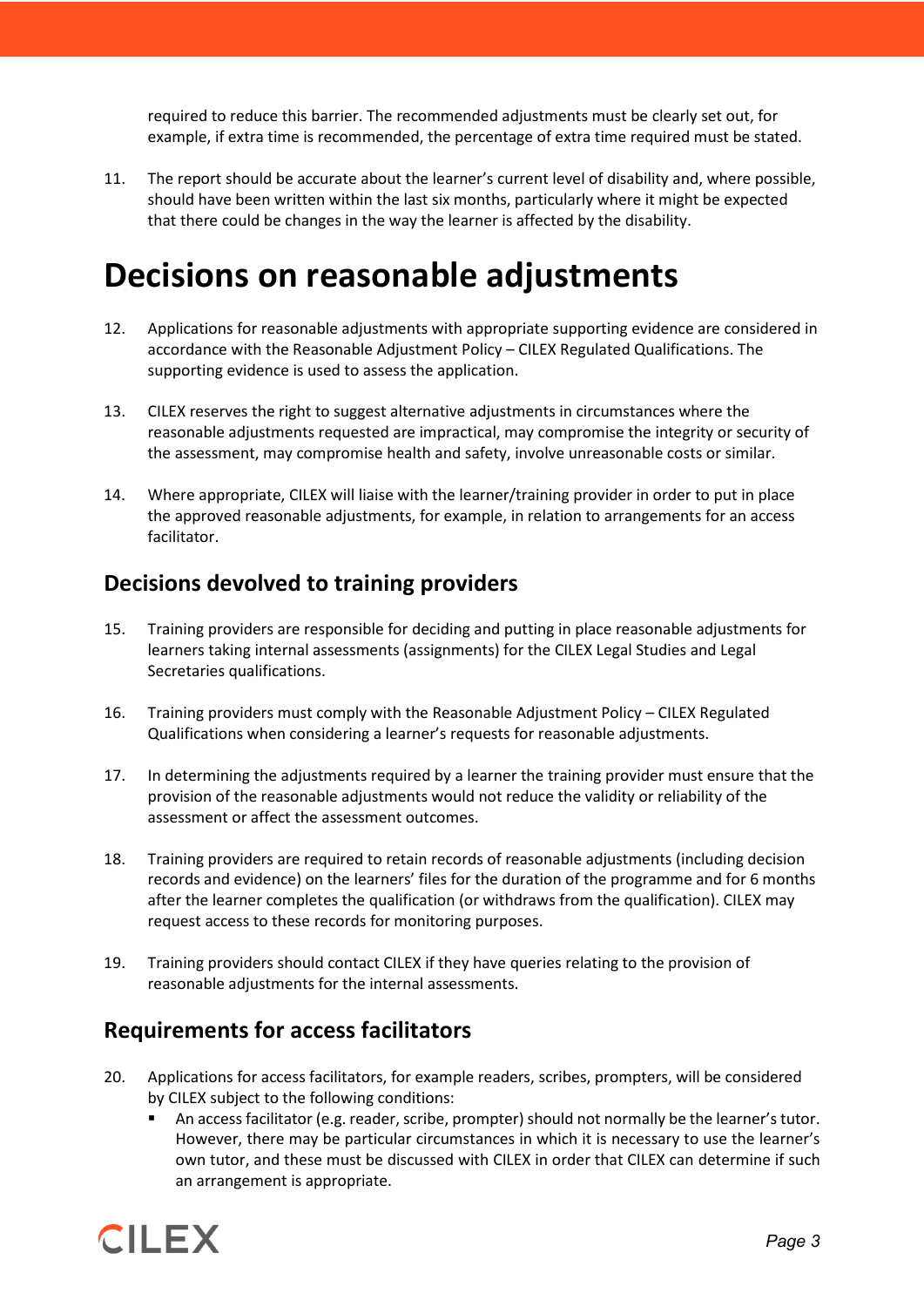- On no account may a relative, friend or peer of the learner be used as an access facilitator.
- Learners will normally be required to sit assessments at their centre, workplace or similar venue if the use of an access facilitator is approved.
- 21. CILEX will issue guidelines to access facilitators to ensure that the assessments are delivered in accordance with CILEX requirements, and the integrity of the assessment is maintained.
- 22. A learner should, wherever possible, have adequate practice in the use of a reader, scribe, prompter, as applicable.

# **Timelines**

- 23. Reasonable adjustments for external exams must be requested by the deadlines published on the CILEX website for the qualification.
- 24. CILEX will process applications for reasonable adjustments and notify learners of the outcome within 20 working days. CILEX reserves the right to extend this period if further evidence is required.

# **Retention of materials**

25. CILEX retains reasonable adjustment applications and supporting evidence for 24 months.

# **Review arrangements**

- 26. This procedure is subject to a three-year review cycle. However, the procedure may be reviewed more frequently to address operational feedback or concerns brought to the attention of CILEX to ensure the procedure remains fit for purpose.
- 27. This procedure and the associated policy are also reviewed as part of CILEX ongoing quality improvement monitoring.

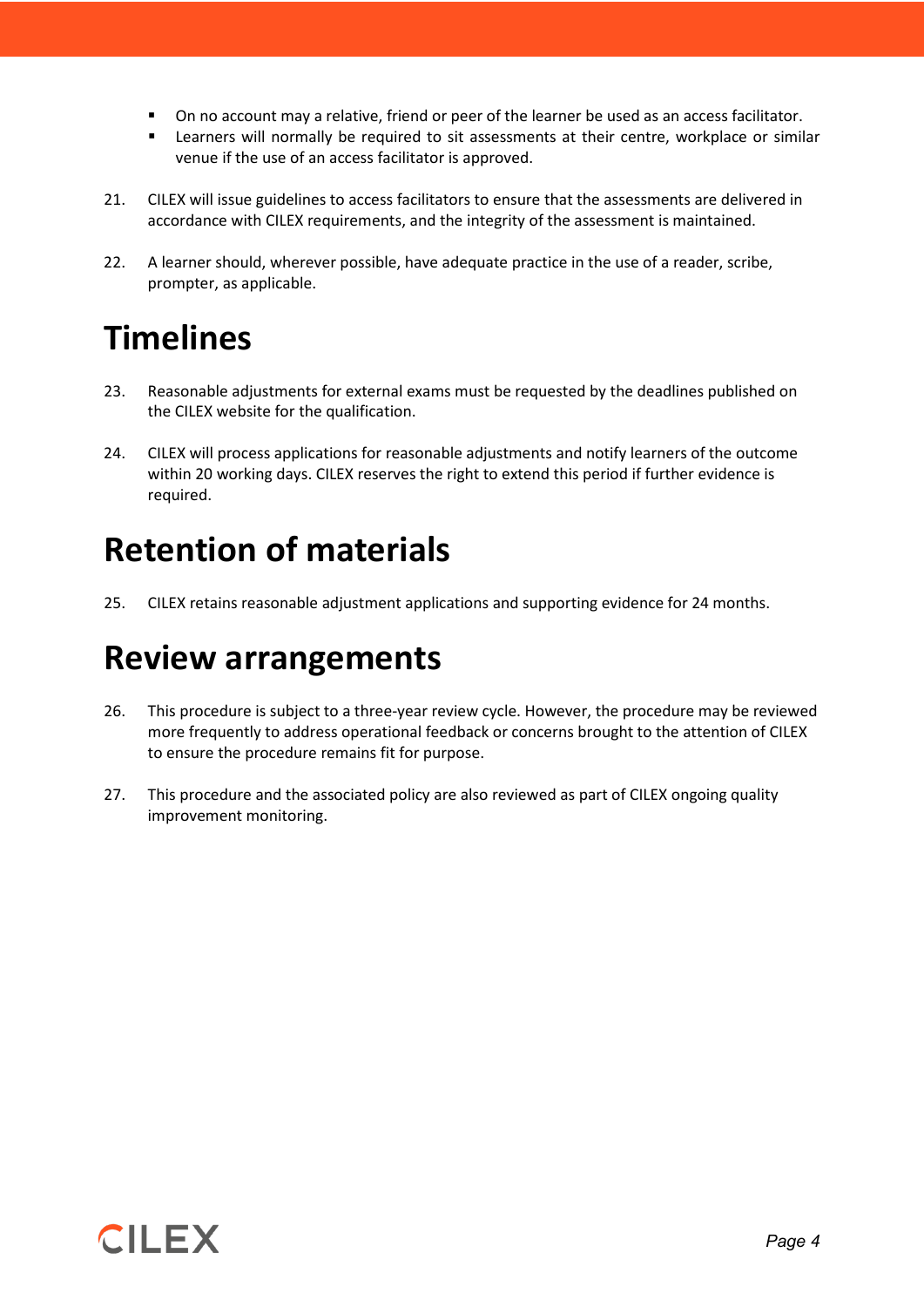# **Appendix 1**

## **CILEX Regulated Qualifications:**

CILEX Level 2 Award in Legal Studies CILEX Level 2 Certificate in Legal Studies CILEX Level 2 Diploma in Legal Studies CILEX Level 2 Certificate for Legal Secretaries CILEX Level 2 Diploma for Legal Secretaries CILEX Level 3 Certificate for Legal Secretaries CILEX Level 3 Diploma for Legal Secretaries CILEX Level 3 Certificate in Law and Practice CILEX Level 3 Diploma in Law and Practice CILEX Level 6 Certificate in Law CILEX Level 6 Diploma in Law and Practice CILEX Level 6 Diploma in Legal Practice (Graduate Fast-track Diploma)